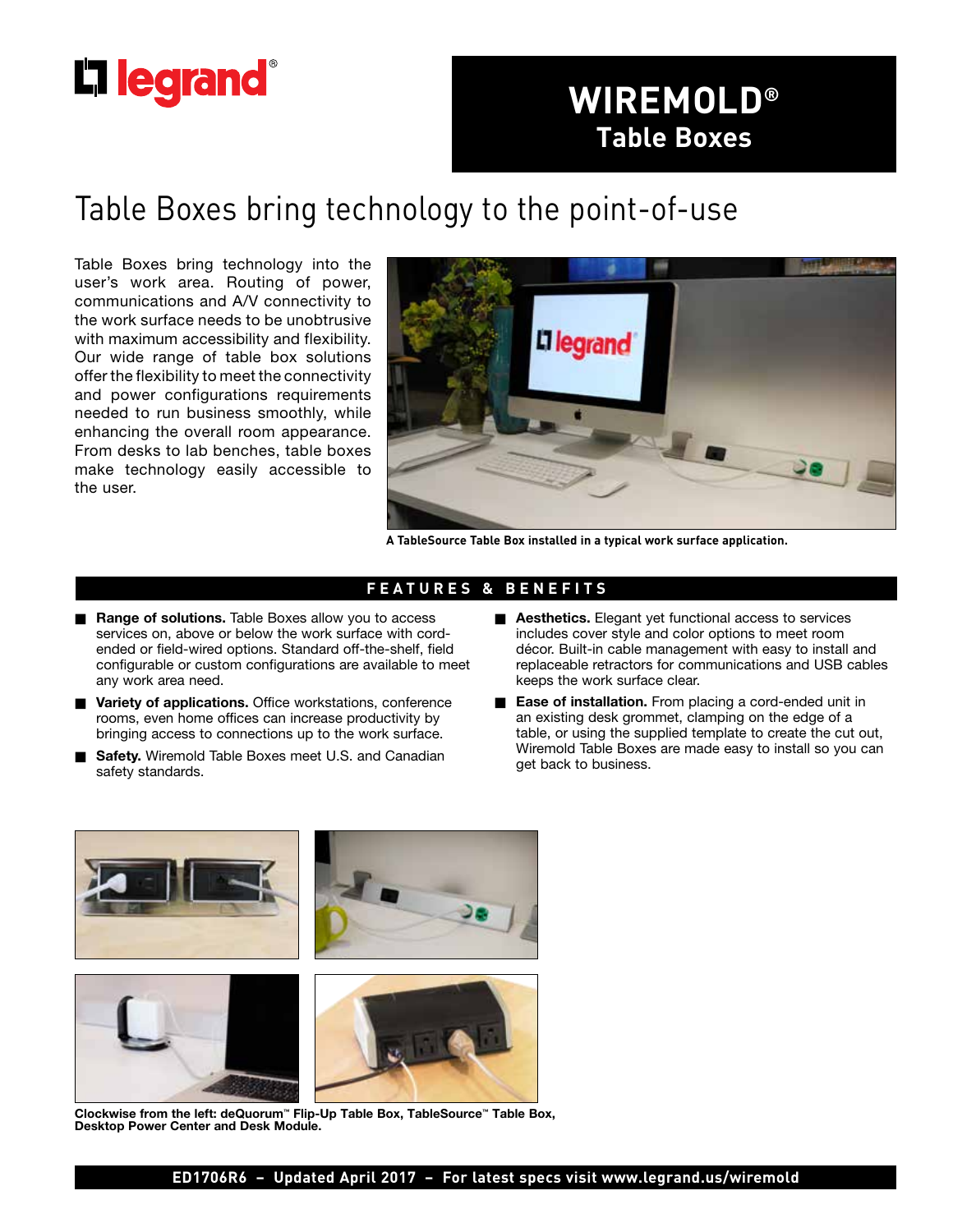# **Table Boxes Quick Selection Guide**

| <b>TABLE BOX MODEL</b>                                           | <b>SVC. LOCATION</b><br>@ TABLE | <b>CORD</b><br><b>LENGTH</b> | <b>FIELD WIRED</b><br><b>OPTION</b> | <b>COVER COLOR/</b><br><b>MATERIAL</b>        | <b>ELECTRICAL</b><br><b>OUTLETS</b>                        | <b>USB POWER</b><br><b>RATING</b> | <b>DATA</b><br><b>OPENINGS</b>                                                                                           |
|------------------------------------------------------------------|---------------------------------|------------------------------|-------------------------------------|-----------------------------------------------|------------------------------------------------------------|-----------------------------------|--------------------------------------------------------------------------------------------------------------------------|
| <b>TableSource</b><br><b>Table Boxes</b><br>(Standard Model)     | Above                           | 6'                           | Yes                                 | <b>Clear Anodized</b><br>Aluminum             | (1) 15A Duplex,<br><b>USB</b>                              | 2.4A                              | 2 Openings with<br>Adapters for<br>Ortronics <sup>®</sup><br>Series II, TracJack<br>or Wiremold Open<br>System devices   |
| <b>TableSource</b><br><b>Table Boxes</b><br>(Configurable Model) | Above                           | $2'-12'$                     | Yes                                 | <b>Clear Anodized</b><br><b>Aluminum</b>      | (1-4) 15A Duplexes<br>Gasketed, USB                        | 2.4A                              | 1-4 Openings<br>with Adapters for<br>Ortronics <sup>®</sup><br>Series II, TracJack<br>or Wiremold Open<br>System devices |
| deQuorum<br>Flip Up<br><b>Table Boxes</b>                        | Flush                           | 6'                           | Yes                                 | Black, Stainless                              | (1) 15A or 20A<br>Duplex,<br>(1) USB Duplex<br>Receptacle  | 3.1A                              | Adapters for<br>Ortronics <sup>®</sup> Series<br>II. TracJack or<br>Wiremold Open<br>System devices                      |
| <b>Desktop</b><br><b>Power</b><br><b>Center</b>                  | Above                           | 6'                           | <b>No</b>                           | <b>Black with</b><br>Magnesium Side<br>Panels | (3) 15A Outlets<br>with (2) USB<br><b>Charging Outlets</b> | 2.1A                              | N/A                                                                                                                      |
| <b>Desk Module</b>                                               | Flush                           | 12'                          | <b>No</b>                           | <b>Brushed Silver</b><br>with Black<br>Covers | $(1)$ 15A Duplex                                           | 0.7A                              | <b>RJ45</b><br>(Retractor available)                                                                                     |

**\* Extron® Electronics MAAP modules are sold separately.**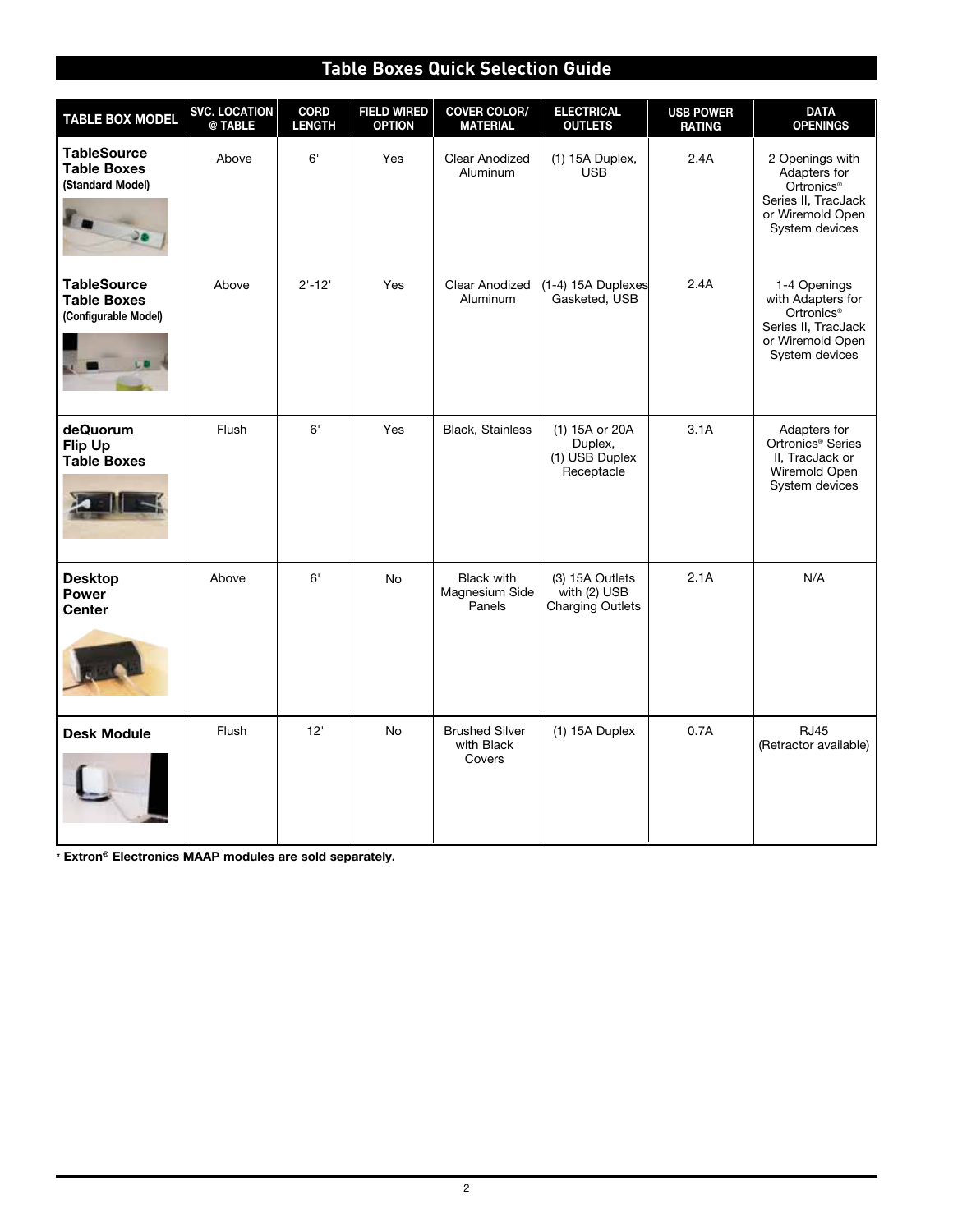# **TableSource™ Table Boxes**

TableSource™ Table Boxes provide effortless work surface accessibility for power and communication. They are offered in a range of standard or custom configured product. TableSource Table Boxes can be easily added to any work area and require minimal, adaptable installation.

### **CODE REFERENCE**

**Cord-Ended TableSource: cULus Listed Relocatable Power Tap:** File E66421 Guide XBYS

**Hard-Wired TableSource: cULus Listed Multioutlet Assembly:** File E15191 Guide PVGT

Listed to US & Canadian Safety Standards Meets Article 380 of NEC

### **TABLESOURCE TABLE BOXES COLOR OPTIONS**

Standard TableSource Table Boxes are available in a clear anodized aluminum finish. Other finishes are available for configurable units. Consult the configurator located on the next page.



**TableSource™ Table Boxes provide flexibility in décor, datacom connectivity options, and installation to meet specific functional and aesthetic needs.**

## **TableSource Table Boxes Ordering Information**

TableSource Activations in this chart are packaged with a mounting clip that attaches to the work surface and a hardware bag of adapters that allows the communication openings to accept either Ortronics Series II, TracJack or Wiremold Open System.



| <b>CATALOG</b> | <b>FINISH</b>     | <b>UNIT LENGTH</b> |           | 15A           | <b>CORD</b><br><b>LENGTH</b> |         | COMM.           |  |
|----------------|-------------------|--------------------|-----------|---------------|------------------------------|---------|-----------------|--|
| <b>NUMBER</b>  |                   | <b>INCHES</b>      | (MM)      | <b>DUPLEX</b> | <b>FEET</b>                  | (MM)    | <b>OPENINGS</b> |  |
| TSAX1F0AL1U    | Clear<br>Anodized | 13"                | (330.2mm) |               | 6'                           | (1.83m) | 0               |  |
| TSAX1F1AL1U    | Clear<br>Anodized | 15 1/2"            | (393.7mm] |               | 6'                           | (1.83m) |                 |  |
| TSAX1F2AL1U    | Clear<br>Anodized | 18 5/32"           | (461.2mm) |               | 6                            | (1.83m) | 2               |  |

TableSource Activations in this chart are packaged with a mounting clip that attaches to the work surface and a hardware bag of adapters that allows the communication openings to accept either Ortronics Series II, TracJack or Wiremold Open System.



| <b>CATALOG</b> | <b>FINISH</b>     | <b>UNIT LENGTH</b> |           | 15A           | <b>CORD</b><br><b>LENGTH</b> |         | COMM.           |
|----------------|-------------------|--------------------|-----------|---------------|------------------------------|---------|-----------------|
| <b>NUMBER</b>  |                   | <b>INCHES</b>      | [MM]      | <b>DUPLEX</b> | <b>FEET</b>                  | [MM]    | <b>OPENINGS</b> |
| TSAM1F0AL1U    | Clear<br>Anodized | 13"                | (330.2mm) |               | 6                            | (1.83m) | 0               |
| TSAM1F1AL1U    | Clear<br>Anodized | 151/2"             | (393.7mm) |               | 6                            | (1.83m) |                 |
| TSAM1F2AL1U    | Clear<br>Anodized | 18 3/32"           | (461.2mm) |               | 6                            | (1.83m) | 2               |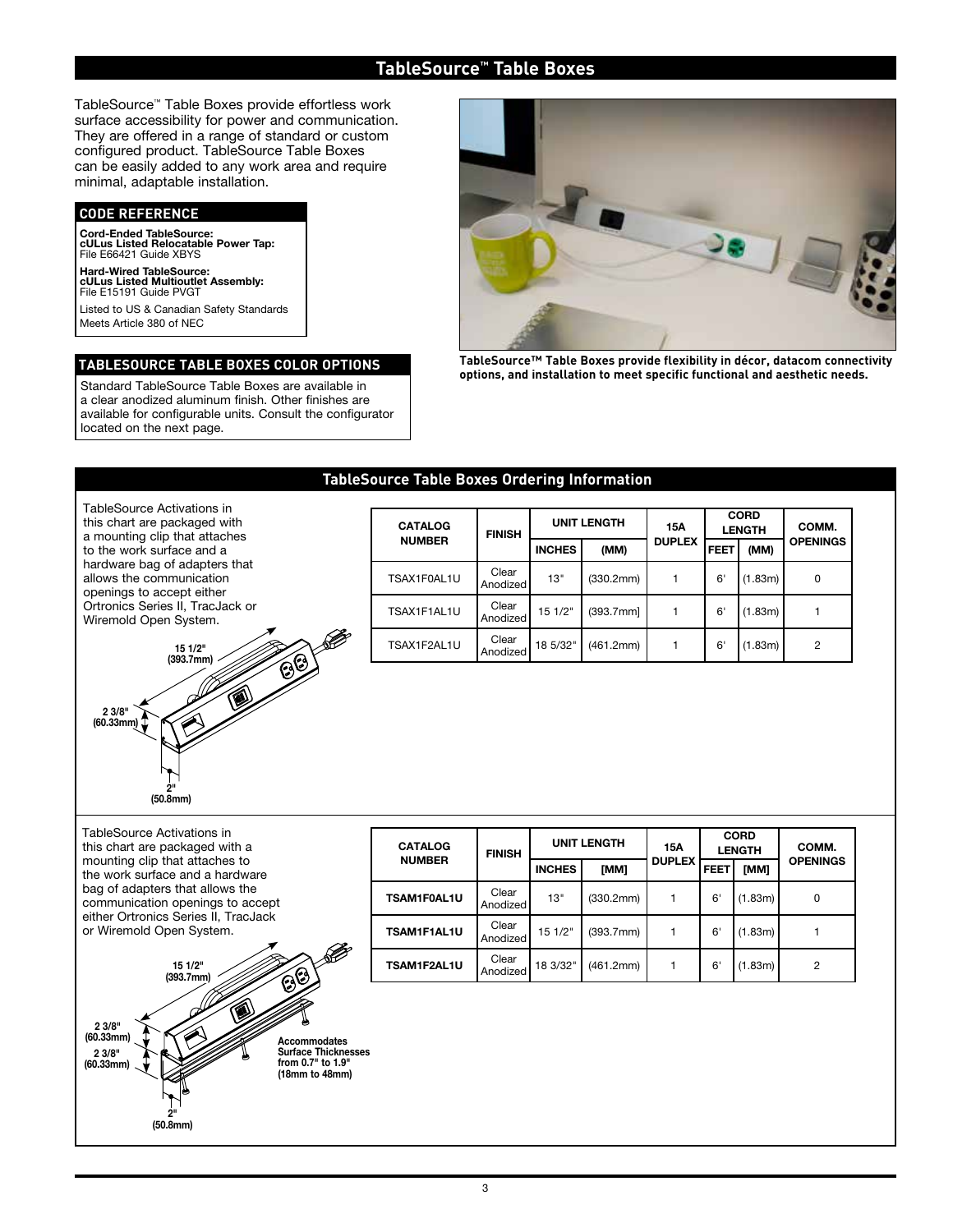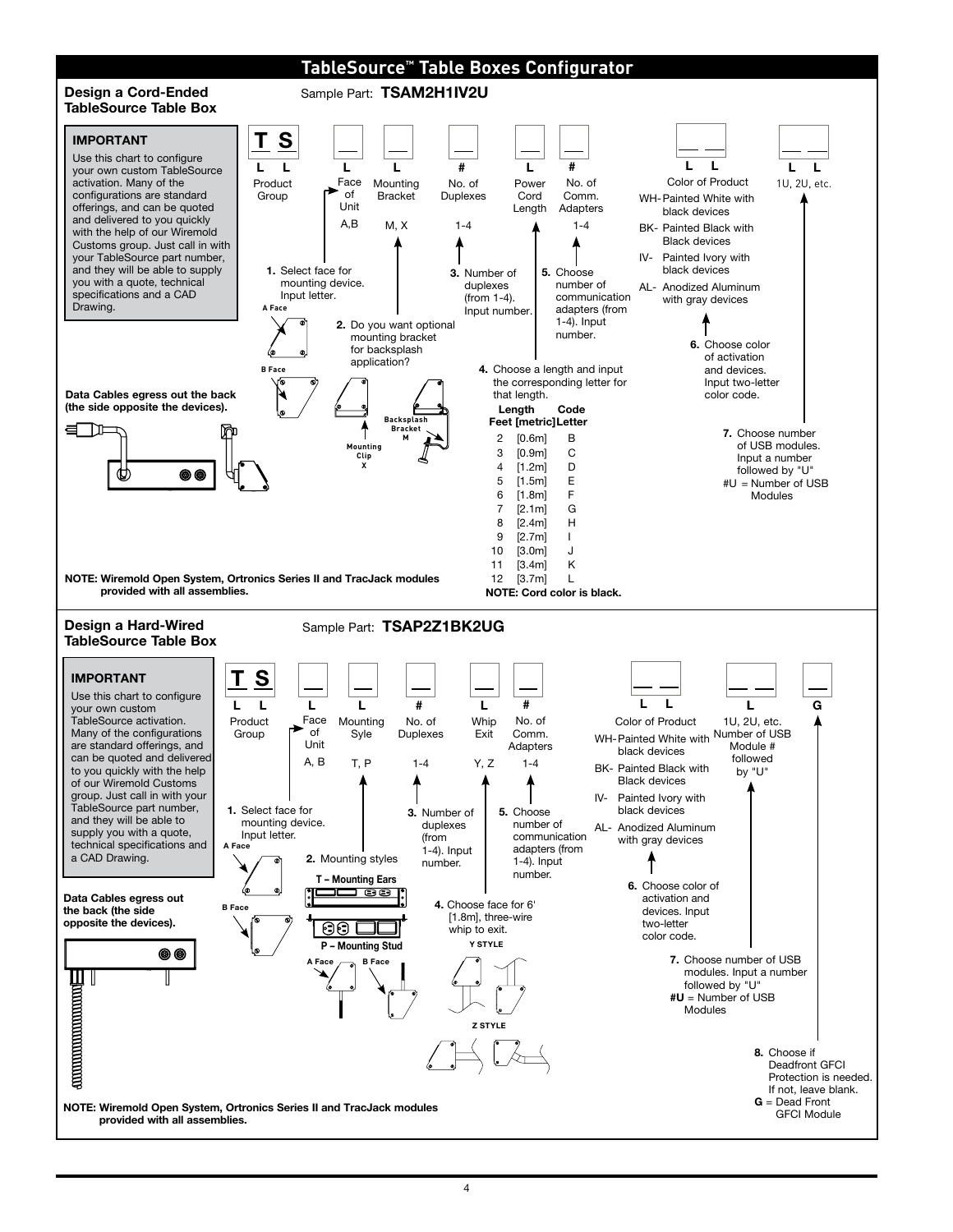# **deQuorum™ Flip-Up Table Boxes**

deQuorum™ Flip-Up Table Boxes provide flexibility in décor, communication connectivity options, and installation to meet specific functional and aesthetic needs. Flip-Up Table Boxes bring the modules above the work surface when in use for easy access.

### **CODE REFERENCE**

**DQFP Table Boxes: cULus Listed Relocatable Power Tap:** File E66421 Guide XBYS

**DQFF Table Boxes: cULus Listed Multioutlet Assembly:** File E15191 Guide PVGT

Listed to US & Canadian Safety Standards Meets Article 380 of NEC

#### **deQUORUM FLIP-UP TABLE BOXES COLOR OPTIONS**

are available in the following finishes: Black and Stainless.



**deQuorum™ Flip-Up Table Boxes provide flexibility in décor, communication connectivity options, and installation to meet specific functional and aesthetic needs.** deQuorum Flip-Up Table Box Covers





**NOTE: Single-gang table boxes require a cutout of 4 1/8" x 5" (105mm x 127mm). Double-gang table boxes require a cutout of 4 1/8" x 10 1/4" (105mm x 260mm).**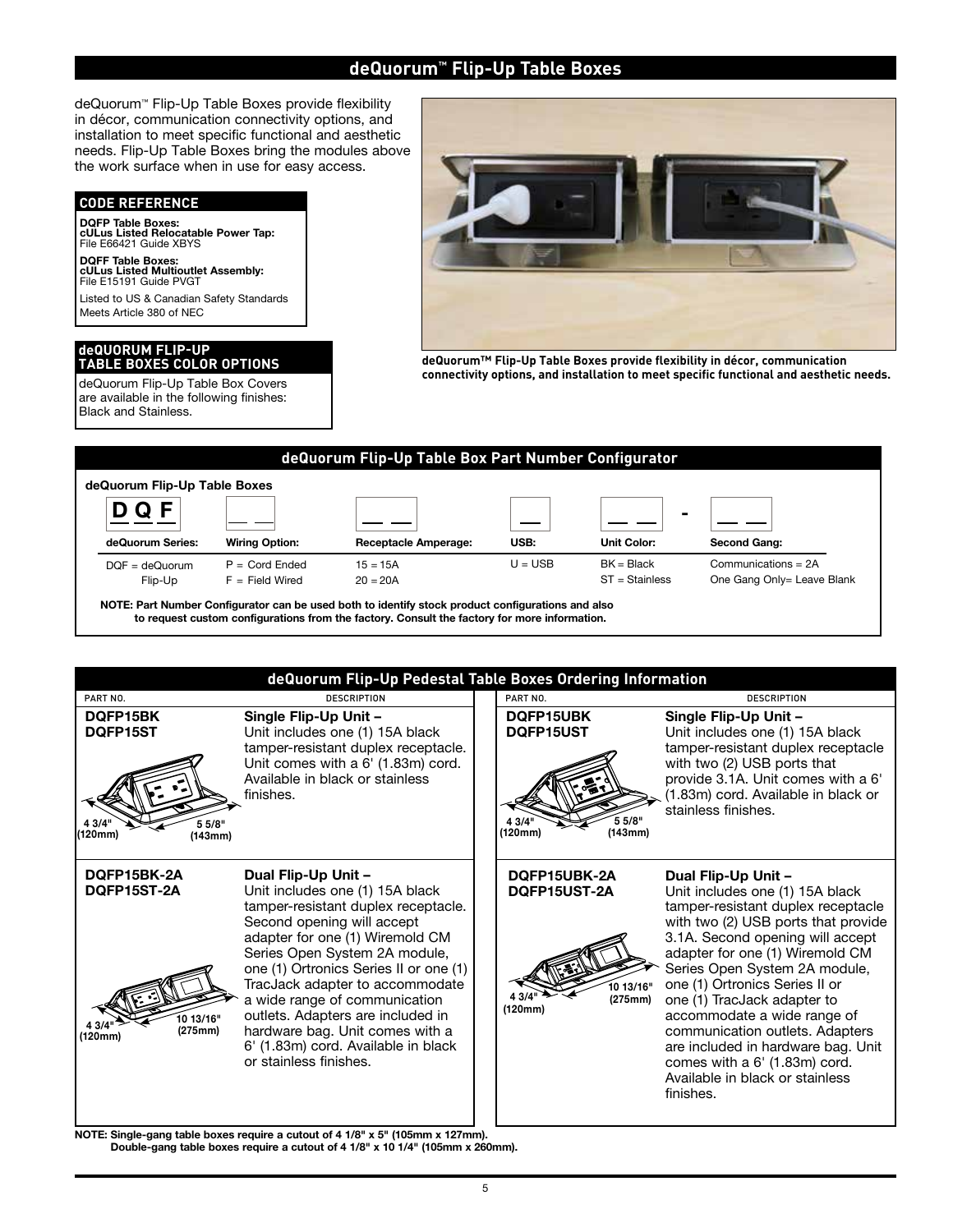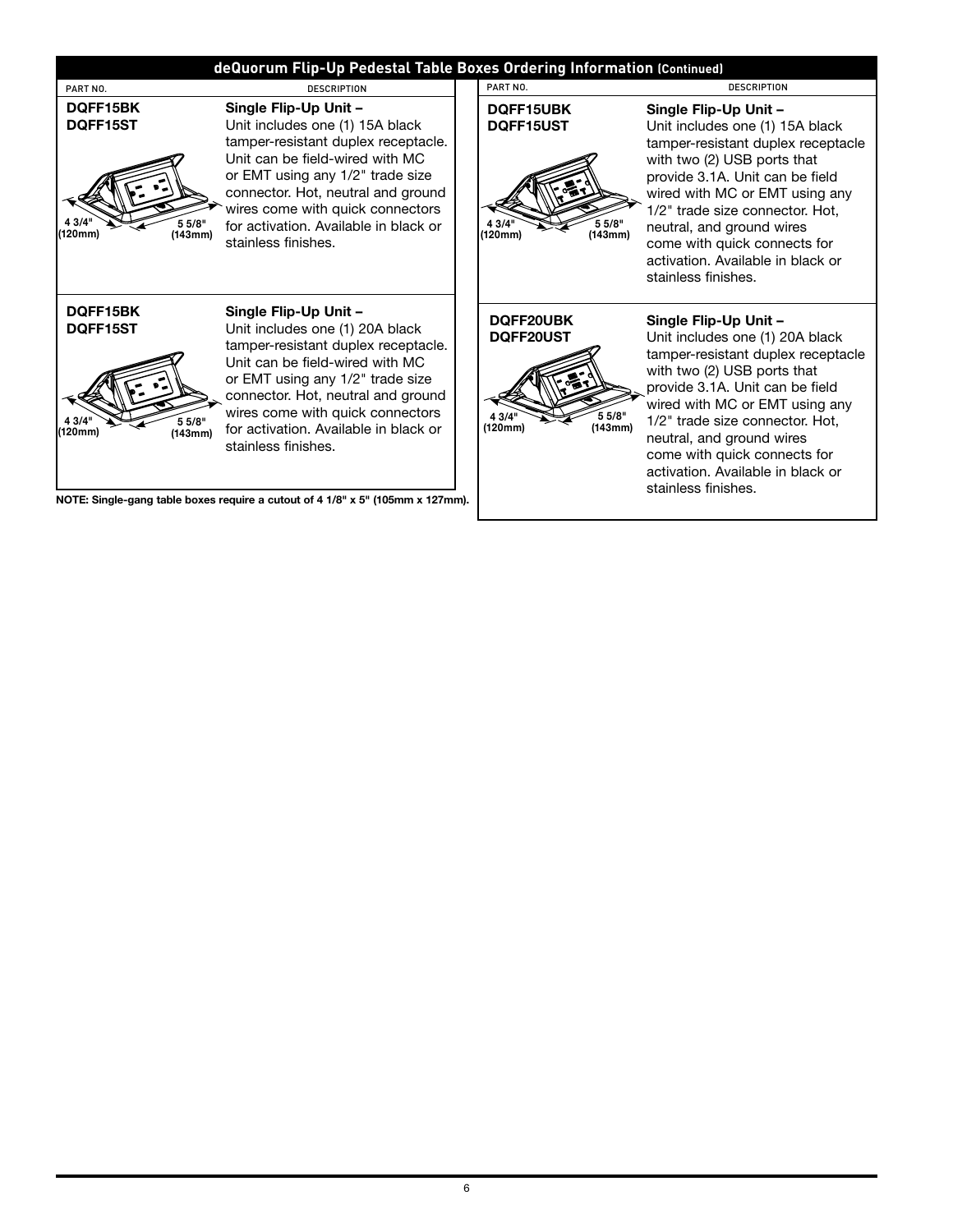# **Desktop Power Center**

Desktop Power Center brings surge-protected power and USB charging outlets up to the work surface by utilizing existing cord drop openings in office desks and table tops or by mounting onto the edge of a desk or table top.

### **CODE REFERENCE**

**cETLus Listed Furniture Power Distribution Box** Listed to US & Canadian Safety Standards

#### **DESKTOP POWER CENTER COLOR OPTIONS**

Desktop Power Centers are available in black with magnesium side panels.



**Desktop Power Center provides easy access to surge-protected power and USB services.**